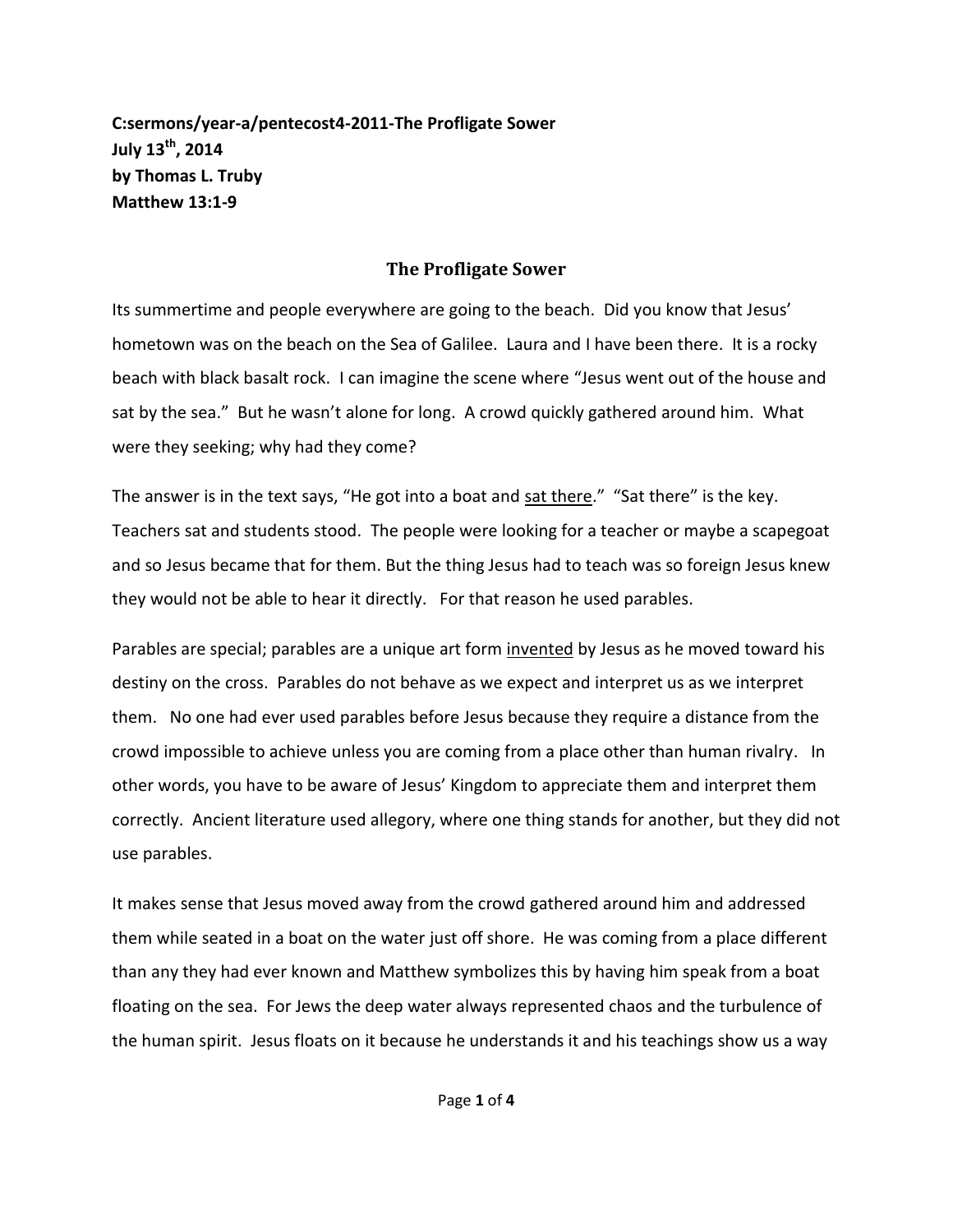to float on it too so that it does not destroy us. Because Jesus is coming from such a different place, he has the capacity to jar our world and open us to the possibility of seeing new things.

Let's take a look at today's parable.

"Listen! A sower went out to sow." In my mind I picture myself carrying a bag of seed. I thrust my hand into the bag, bring it out full of seed, and with my hand cupped hand, I fling the seed away from myself trying to disperse it evenly in the direction in which I am throwing. When he said, "listen!" they would have perked up their ears to discover his hidden meaning in this common thing they did.

"A sower went out to sow. And as he sowed, some seeds fell on the path; and the birds came and ate them up. Other seeds fell on rocky ground, where they did not have much soil, and they sprang up quickly, since they had no depth of soil. (Maybe it was a rainy, overcast week when he planted so that the seeds actually began to sprout.) But when the sun came out, they were scorched; and since they had no root, they withered away. Other seeds fell among thorns, and the thorns grew up and choked them."

Since they all knew how to do this sowing, the question Jesus' listeners would be asking themselves is, what kind of sower is this? Is the sower of Jesus' story a very uncoordinated sower who had a poor throwing arm and threw seed everywhere? Was he a wasteful seed sower who didn't care how much seed he used even though seed was expensive and what was not sown would be eaten or sold? Or was Jesus in control of his story and the unusual behavior of the sower the point and key. If that is true, what's the point?

How have you interpreted the story? If you are like me you immediately begin wondering which kind of soil I am. Am I the three soils where the seed doesn't have a chance or am I the good soil? I must try to be better soil. We begin comparing ourselves with others and wondering if we are good enough. We automatically use the story to measure ourselves and others. We use the story to set up a baseline for inclusion and exclusion. We make the story into an allegory where one thing stands for another and we began wondering where we fit. Are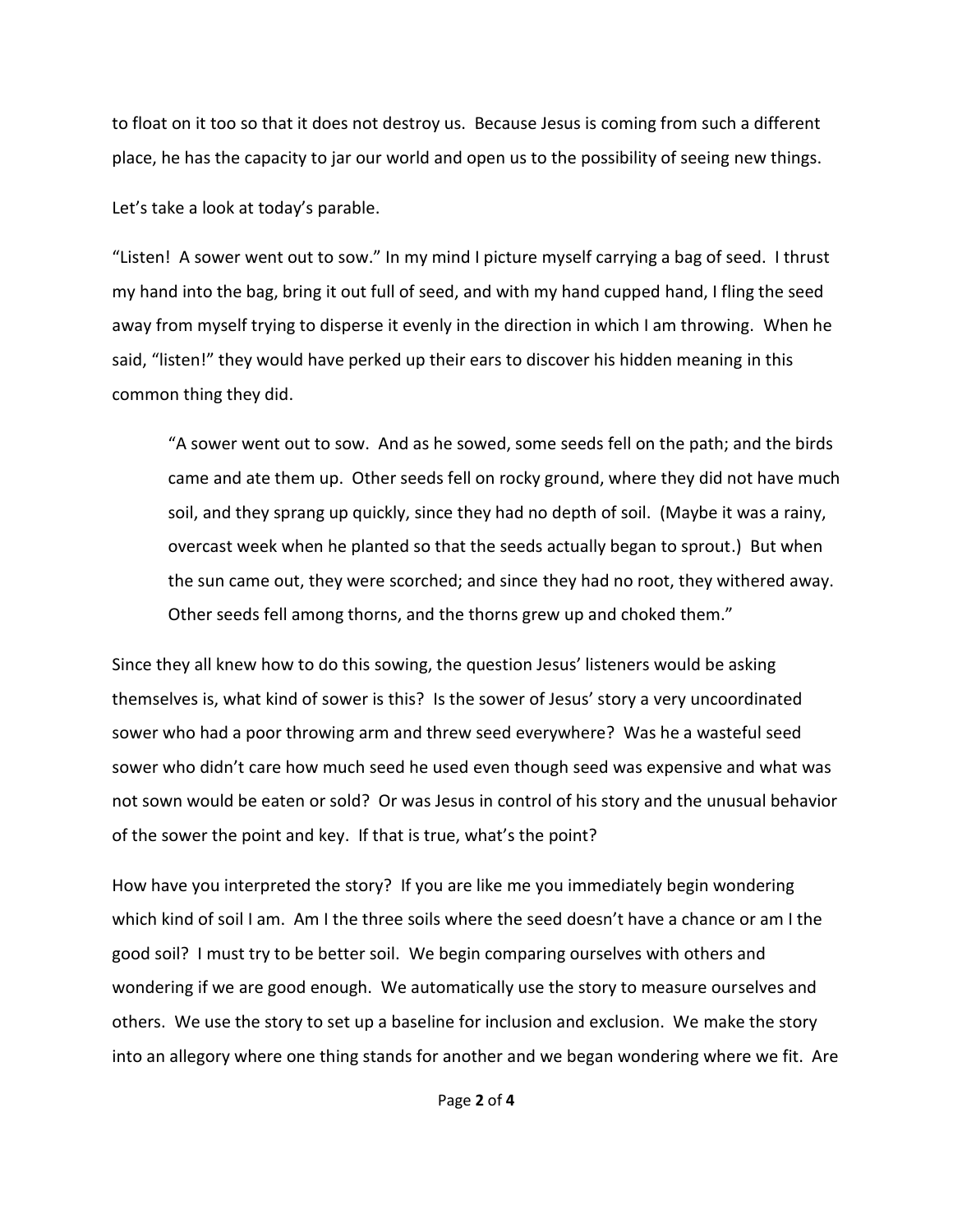we the good soil, the hardened path, the rocky outcrop or the bull-thistle patch? Or we begin looking at others to determine what kind of soil they are.

This way of interpreting the story makes the story **about the soil** and yet the traditional name given to the story is "The Parable of the Sower." The title suggests it's not about the soil that the seed fell on but the sower who sowed the seed. Could we have gotten it wrong?

Remember we said that Jesus' parables don't behave as we expect and wind up interpreting us. The way we take them shows us something about ourselves. The fact that we automatically missed the point Jesus was making about the sower and made it an allegory about soil tells us how caught we are in comparing ourselves to others and in wondering if we are good enough or perhaps reassuring ourselves that we are better. This can only mean we are still living in a world oriented toward inclusion and exclusion and not the Kingdom of God that Jesus came to proclaim. His kingdom is full of grace and light where all are included because it's the character of God to include them and that's the seed he is sowing. He throws it everywhere. Even onto our hardened hearts.

He acts as if his supply of seed is inexhaustible. He throws it in places where it had no chance of growing; he throws it where he knows it would soon be devoured. He is indiscriminant in the dispersal of seed; profligate, extravagant, wasteful, even reckless, in scattering it about. He throws seeds in illogical and counterproductive places—it doesn't matter. This sower is not operating in the way we would expect. He is not following usual farming practice. He is bold and flamboyant, scattering seeds everywhere as though the supply is limitless, which of course it is, since it is his love.

Page **3** of **4** It turns out Jesus' parable tells us about God's non-exclusive, extravagant and wildly generous love that showers itself upon everyone whether they look promising or not. Goodness and badness doesn't matter, being old or being young makes no difference, preoccupation with this world's concerns do not alter it; even a hardened attitude toward benevolence poured down upon us from above does not impede the showering. The bag from which the sower draws his seed is bottomless for it carries God's commitment to us that knows no limit. In fact, even as